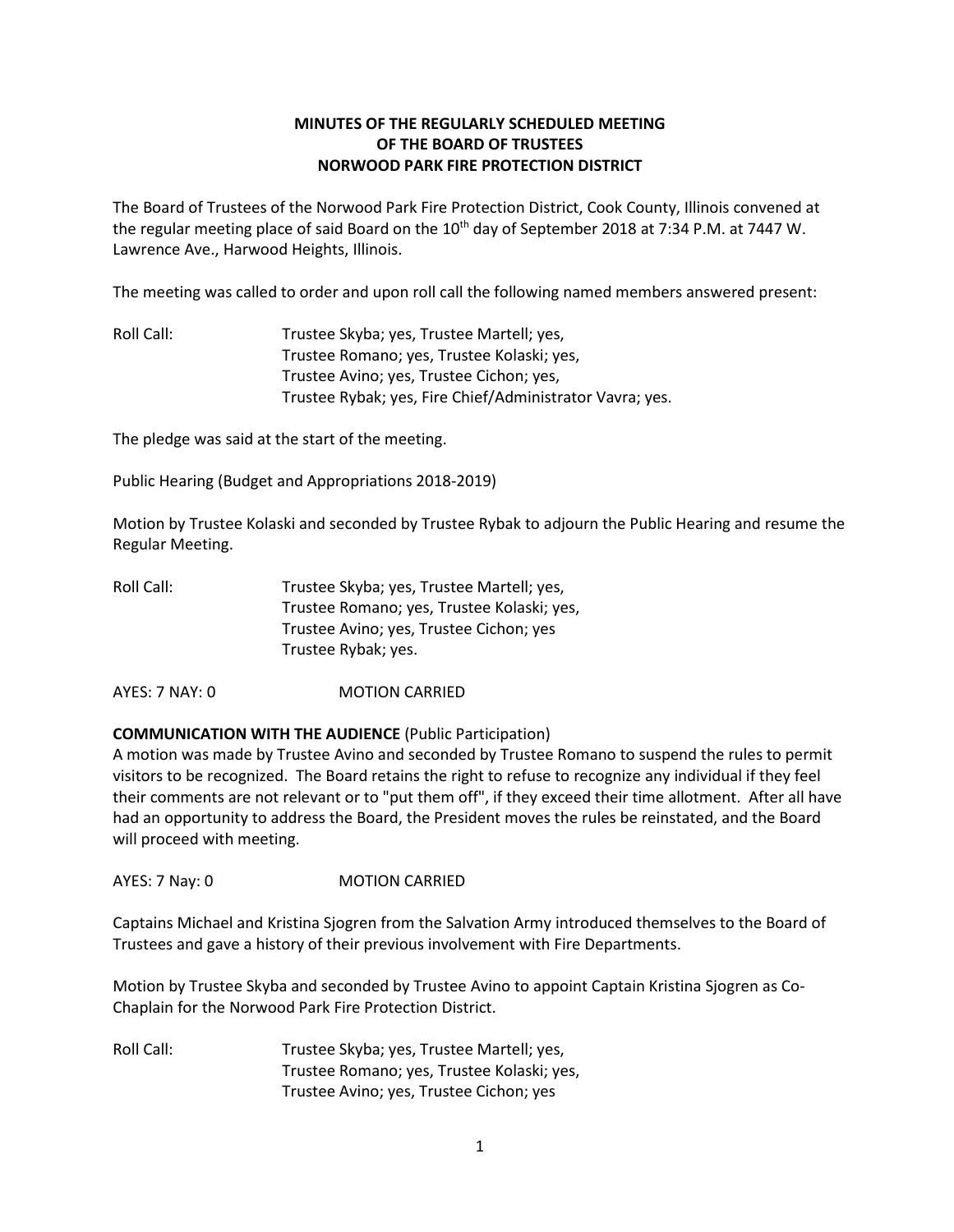### Trustee Rybak; yes.

## AYES: 7 NAY: 0 MOTION CARRIED

Motion by Trustee Martell and seconded by Trustee Kolaski to appoint Captain Michael Sjogren as Co-Chaplain for the Norwood Park Fire Protection District.

Roll Call: Trustee Skyba; yes, Trustee Martell; yes, Trustee Romano; yes, Trustee Kolaski; yes, Trustee Avino; yes, Trustee Cichon; yes Trustee Rybak; yes.

AYES: 7 NAY: 0 MOTION CARRIED

Swearing in of Chaplains: Captains Michael and Kristina Sjogren.

Recess at 7:51pm

Return from Recess at 8:08pm

Roll Call: Trustee Skyba; yes, Trustee Martell; yes, Trustee Romano; yes, Trustee Kolaski; yes, Trustee Avino; yes, Trustee Cichon; yes, Trustee Rybak; yes, Fire Chief/Administrator Vavra; yes.

Motion by Trustee Rybak and seconded by Trustee Kolaski to approve the Special Meeting Minutes of held on August 9<sup>th</sup>, 2018.

Roll Call: Trustee Skyba; yes, Trustee Martell; yes, Trustee Romano; yes, Trustee Kolaski; yes, Trustee Avino; yes, Trustee Cichon; yes Trustee Rybak; yes.

AYES: 7 NAY: 0 **MOTION CARRIED** 

Motion by Trustee Romano and seconded by Trustee Cichon to approve the Regularly Scheduled Meeting Minutes of held on August 23rd, 2018.

Roll Call: Trustee Skyba; yes, Trustee Martell; yes, Trustee Romano; yes, Trustee Kolaski; yes, Trustee Avino; yes, Trustee Cichon; yes Trustee Rybak; yes.

AYES: 7 NAY: 0 **MOTION CARRIED**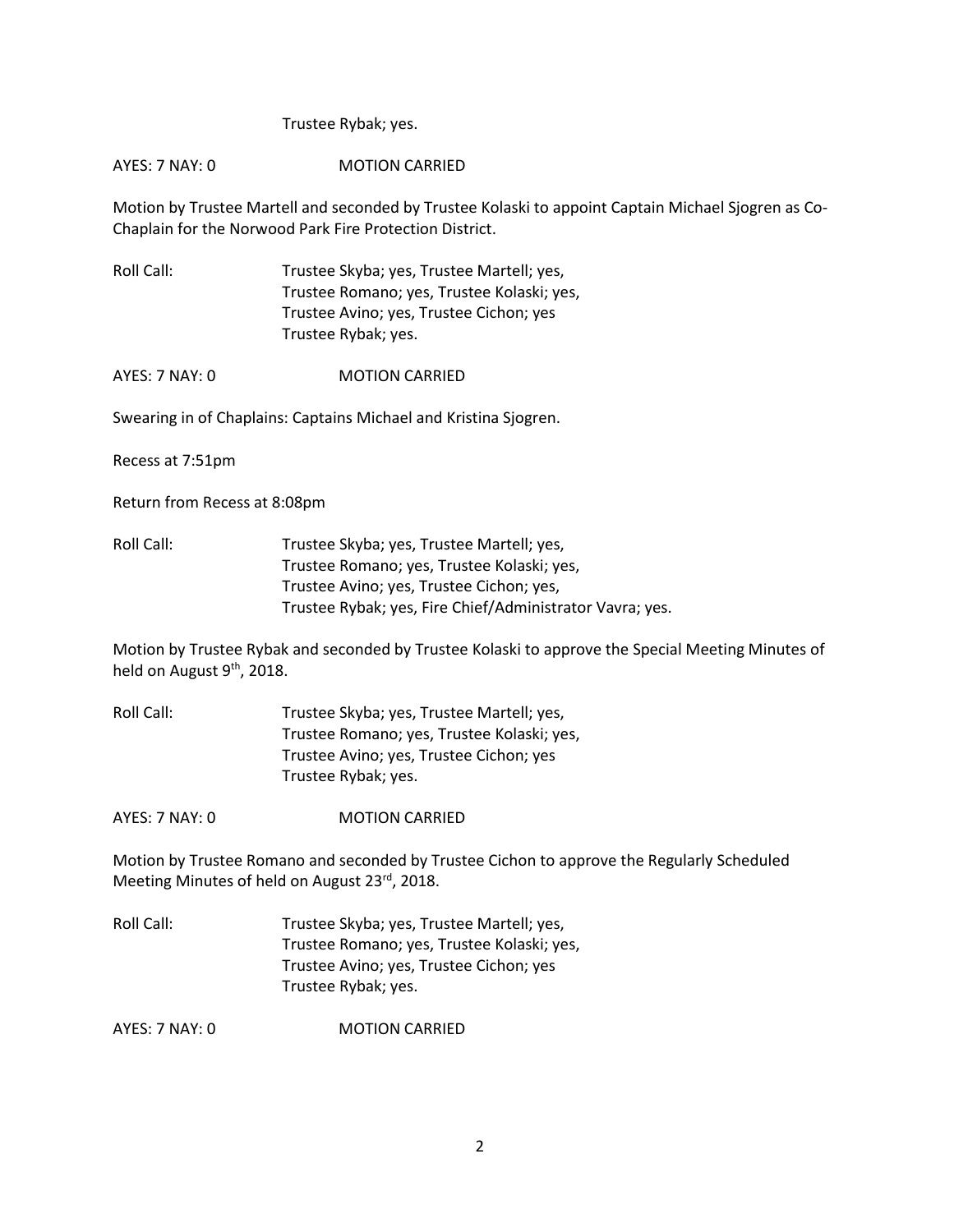Motion by Trustee Avino and seconded by Trustee Martell to approve and keep closed the minutes of the Closed Session meeting held on August 23rd, 2018.

Roll Call: Trustee Skyba; yes, Trustee Martell; yes, Trustee Romano; yes, Trustee Kolaski; yes, Trustee Avino; yes, Trustee Cichon; yes Trustee Rybak; yes.

AYES: 7 NAY: 0 **MOTION CARRIED** 

Motion by Trustee Martell and seconded by Trustee Skyba to approve payment of all current disbursements in the amount of \$652,336.62.

Trustee Romano states that the increase in disbursements for this month is from the purchase of the ambulance, phone system, training, insurance, overtime and forbearance payments.

| Roll Call: | Trustee Skyba; yes, Trustee Martell; yes,  |
|------------|--------------------------------------------|
|            | Trustee Romano; yes, Trustee Kolaski; yes, |
|            | Trustee Avino; yes, Trustee Cichon; yes    |
|            | Trustee Rybak; yes.                        |
|            |                                            |

AYES: 7 NAY: 0 **MOTION CARRIED** 

Assets

#### **TREASURER'S REPORT**

Schedule of Assets (Arising from Cash Transactions) August 31st, 2018

| Checking and money market accounts (interest rate-APY):      |                |
|--------------------------------------------------------------|----------------|
| Byline Bank checking #4303503 (0.046%)                       | 74,344.07      |
| Byline Bank money market #4303498                            | 1,132,931.43   |
| Byline Bank ambulance billing money market #4304492 (0.295%) | 723,941.52     |
| Byline Bank-Medical #1003102                                 | 10,915.58      |
| Byline Bank- FSA #9990034868                                 | 2,986.00       |
| Total checking and money market accounts                     | \$1,945,118.60 |
| Certificates of deposit (interest rate and maturity):        |                |
| Belmont Bank (1.25%, 09/10/18)                               | 647,394.89     |
| Belmont Bank (1.00% 08/05/18)                                | 130,163.41     |
| Belmont Bank (2.35% 06/23/19)                                | 440,039.26     |

| 440,039.ZC     |
|----------------|
| 540,552.17     |
| 381,913.81     |
| \$2,140,063.54 |
| \$4,085,182.14 |
|                |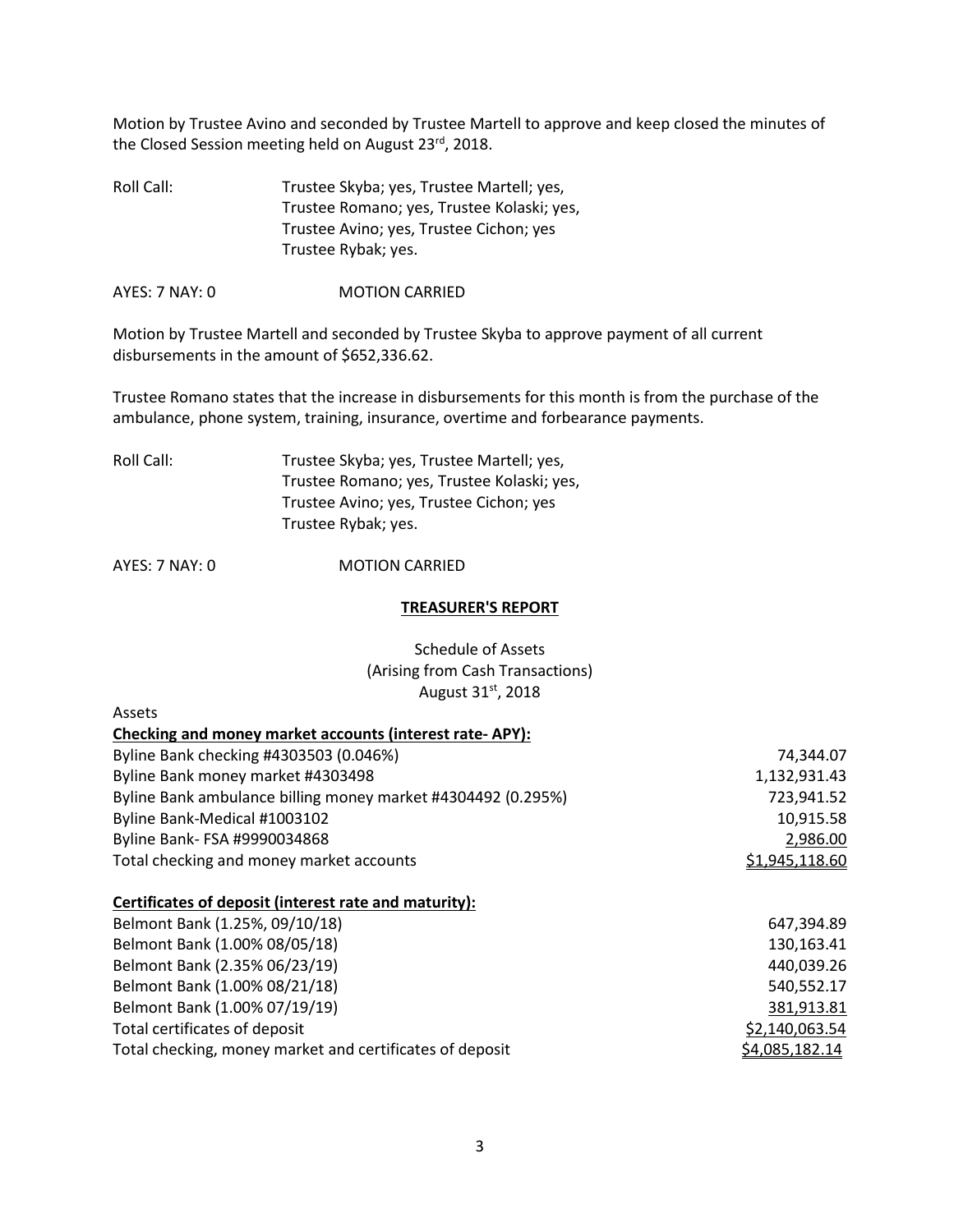Motion by Trustee Martell and seconded by Trustee Avino to approve the Treasurer's report as presented from the Financial Statement for August 2018.

Trustee Romano stated that a CD was reinvested for 29 months at 3%. Another CD is maturing soon, Finance Committee will discuss what to do with it.

Monthly finance report shows that more property tax money was received than anticipated, there was an increase in expenses this month also.

A Finance Committee meeting needs to be scheduled. Currently, without any capital improvements, our operating cash will be okay until January. With capital improvements, our expenses are going to be about \$455,000 more than our revenues.

Chief discussed ambulance billing and how we have had an increase in receipts.

Trustee Martell stated that interest income will increase, the pension contribution will be flat, EAV will increase, and the rate cap will decrease. We will have a bump in revenue without doing anything.

Trustee Skyba is requesting a workshop to review financial reports like what was done in the past. Trustee Martell states that another one will be set up in the future but the most important page in the financials to look at is page 5.

| Roll Call: | Trustee Skyba; yes, Trustee Martell; yes,  |
|------------|--------------------------------------------|
|            | Trustee Romano; yes, Trustee Kolaski; yes, |
|            | Trustee Avino; yes, Trustee Cichon; yes,   |
|            | Trustee Rybak; yes.                        |

AYES: 7 NAY: 0 MOTION CARRIED

#### **Chiefs' Report:**

Chief Vavra stated that his report was given to all trustees.

The packet includes the D/C training analysis by shift and Chief summary.

Next month there will be the need to ratify a few things: hose for the front of the truck so it can work like the engine. Spare hose because we should have 1 full compliment available which is expected to cost around \$4,000.

Met with First Net (AT&T) who has been approved to give priority to first responders. They will give high speed internet and unblock phones in the event of a disaster. In California, a different service throttled down their devices and 1<sup>st</sup> responders were unable to communicate with each other. Phones would be replaced at no cost. There will also be Wi-Fi hotspots on vehicles so they can use tablets. Service will be at AT&T stores.

Working on getting vehicles of the Shift Commander and D/C- EMT and Chief- EMR, State and System approved.

Signs and Halloween bags are being ordered.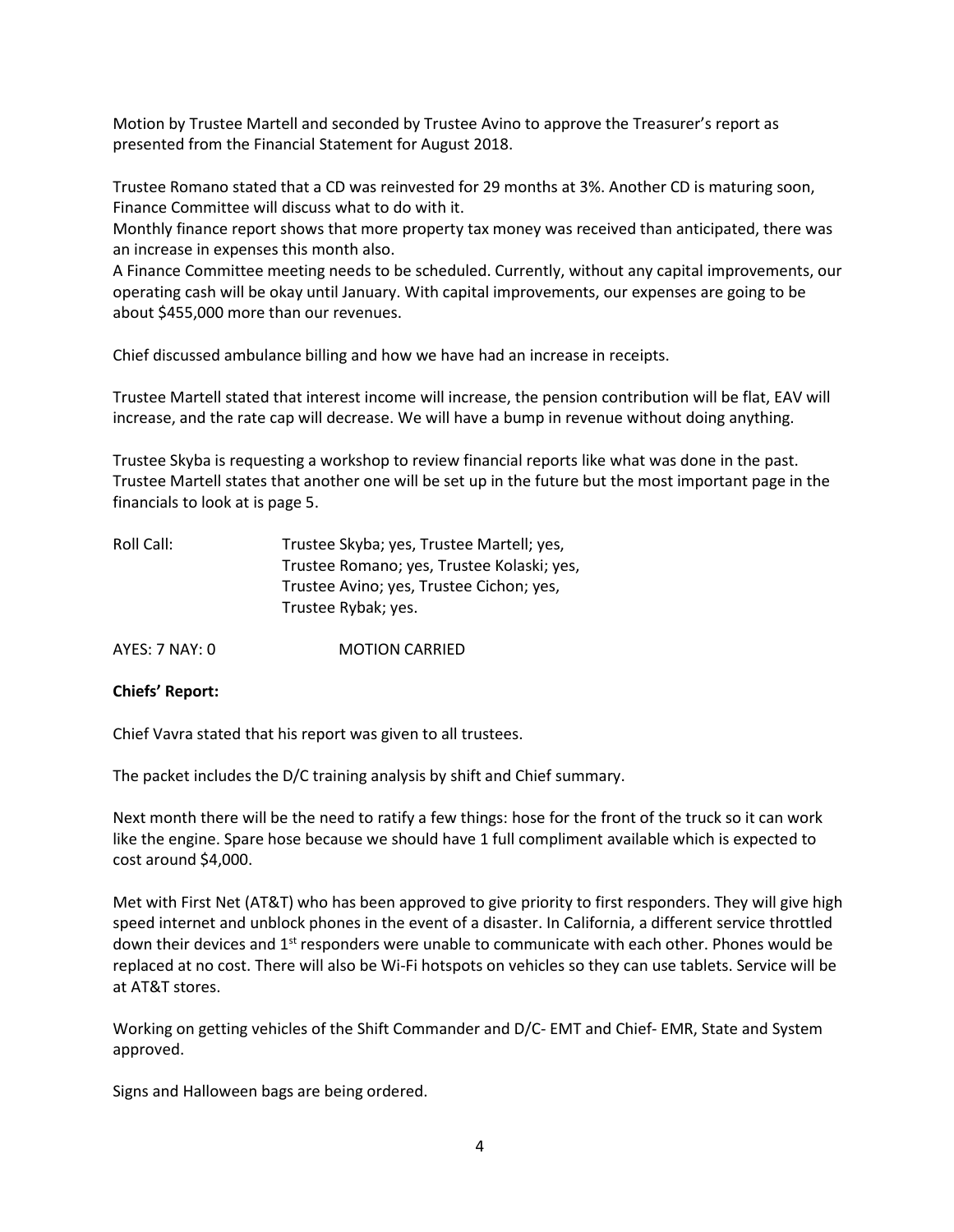We meet with our new IT company (BCC) tomorrow. Email addresses will remain the same.

Chief showed the Trustees examples of the home page of the new website. Discussion.

Chief showed a sample of the metal artwork that will be placed on the building, may have it on doors with vehicle numbers as well.

Trustee Skyba asked a question regarding assemblies on the Chief report. Discussion.

Trustee Romano asked some questions regarding Target Solutions. Deputy Chief Blondell explained how the program works and who inputs information, how training is assigned and recorded. Differences occur due to firefighters being involved in different trainings and specialties. There are mandatory trainings that all must complete annually. D/C Blondell will prepare a report showing what is required by the state every year. Discussion. D/C Blondell stated that Target Solutions also has a report that is helpful for ISO.

Trustee Kolaski had a question regarding the EMS calls. Discussion.

Discussion on Mobile Integrated Healthcare.

Motion by Trustee Avino seconded by Trustee Romano to approve the Chief's report for August 2018.

AYES: 7 NAY: 0 MOTION CARRIED

**President's Report:** Trustee Martell had a moment of silence to remember those lost in 911. Chief stated that the firemen and himself will be at a service at Irving Park Cemetery tomorrow. Trustee Martell stated that there is a lot going on. He presented Trustee Rybak with her certificate for completing trustee training.

#### **Committee Reports:**

Finance & Information Technology Committee- Trustee Romano stated that they need to have a meeting soon.

Building and Equipment Committee- Trustee Cichon stated they met on September 5, 208. They did a walkthrough of the building and went through the proposals. They will be rejecting some of the bids.

Policy Committee- Trustee Kolaski stated they met on August 29<sup>th</sup>. The Fire Marshal policy is on the agenda. They will be tabling the other. He asks the trustees to begin to review Section 5 of the Policy.

Strategic Planning Committee- Trustee Martell stated that we need to find out Trustee Romano's availability.

Human Capital Committee- Trustee Rybak stated the next meeting is on October 11<sup>th</sup> or 18<sup>th</sup>. They are working on the application for the state. A letter will go out to the paramedics to see who is interested in the program. They will have 4 go through the training. Still working on the Business plan and grant.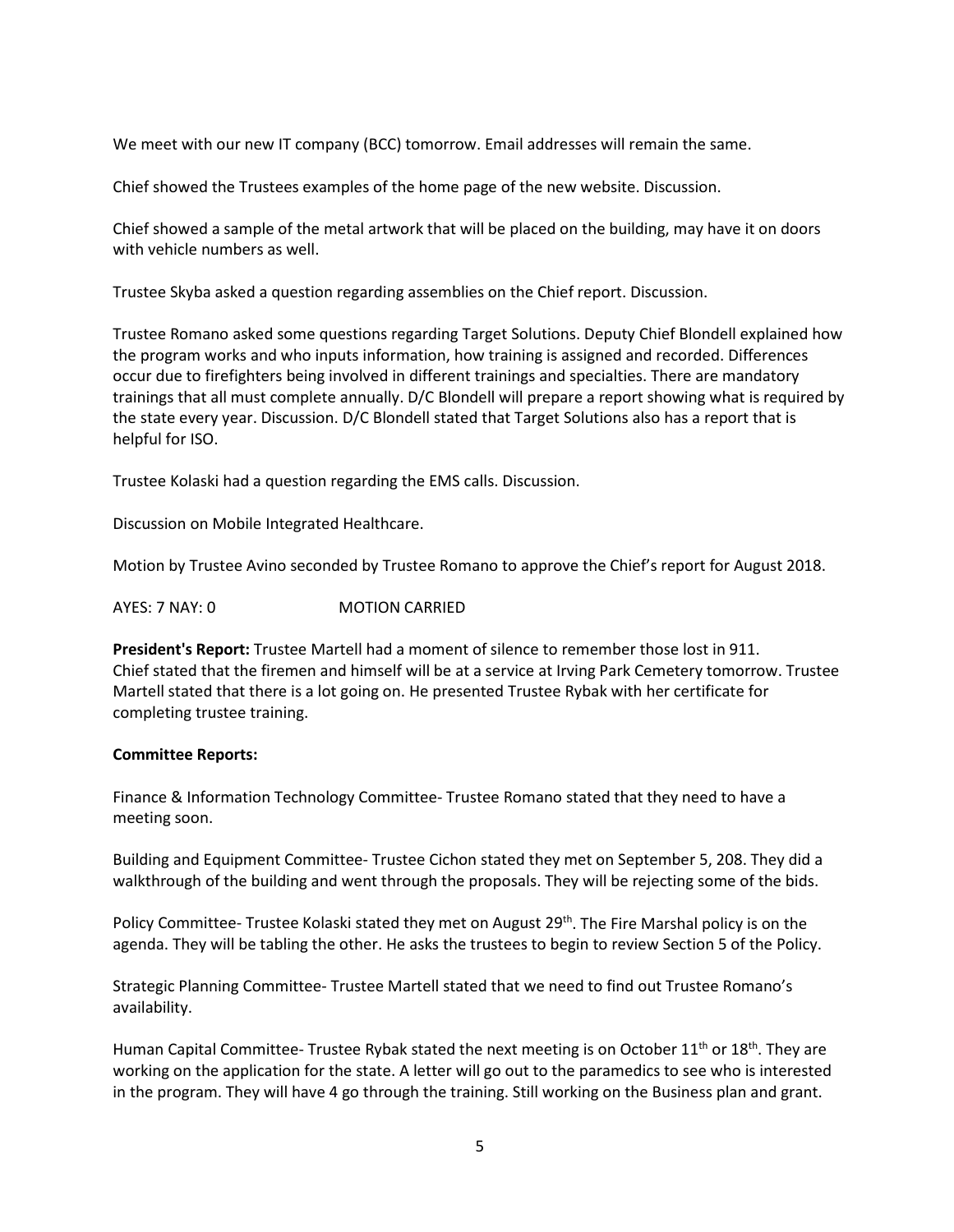Community Relations Committee-Trustee Avino stated they met on October 16<sup>th</sup> and discussed the newsletter, safety signs and Halloween bags. He thanked Trustee Martell for the extra help on the newsletter. Another meeting is needed. FCL has the newsletter and we were able to add the flu shot and open house information. Discussion on possible topics for the next newsletter: snow clearing around hydrants, cooking turkeys, CO, Christmas trees. Open House is October 6 from noon to 3pm.

Fire Commissioner & Pension Board Governance & Oversight Committee- Trustee Skyba stated the Fire Commissioner approval is on the agenda tonight. Trustee Skyba states that he did not get an agenda to the pension fund meeting and the Mr. McCarthy did not send a report as was requested. Discussion.

## O**ld Business:**

Motion by Trustee Cichon and second by Trustee Rybak to concur with the Building and Equipment Committee recommendation to reject all bids for building tuckpointing and sent for rebid.

Roll Call: Trustee Skyba; yes, Trustee Martell; yes, Trustee Romano; yes, Trustee Kolaski; yes, Trustee Avino; yes, Trustee Cichon; yes, Trustee Rybak; yes.

AYES: 7 NAY: 0 **MOTION CARRIED** 

Motion by Trustee Kolaski and seconded by Trustee Romano to concur with the Building and Equipment Committee recommendation to award the bid for apparatus floor refinishing to Matrix Coating Solutions at a cost of \$49,806.

Trustee Martell states that this is the lowest bid.

Roll Call: Trustee Skyba; yes, Trustee Martell; yes, Trustee Romano; yes, Trustee Kolaski; yes, Trustee Avino; yes, Trustee Cichon; yes, Trustee Rybak; yes.

AYES: 7 NAY: 0 **MOTION CARRIED** 

Motion by Trustee Skyba and second by Trustee Rybak to concur with the Building and Equipment Committee recommendation to reject all bids for Furnace/AC replacement and sent for rebid.

Roll Call: Trustee Skyba; yes, Trustee Martell; yes, Trustee Romano; yes, Trustee Kolaski; yes, Trustee Avino; yes, Trustee Cichon; yes, Trustee Rybak; yes.

AYES: 7 NAY: 0 MOTION CARRIED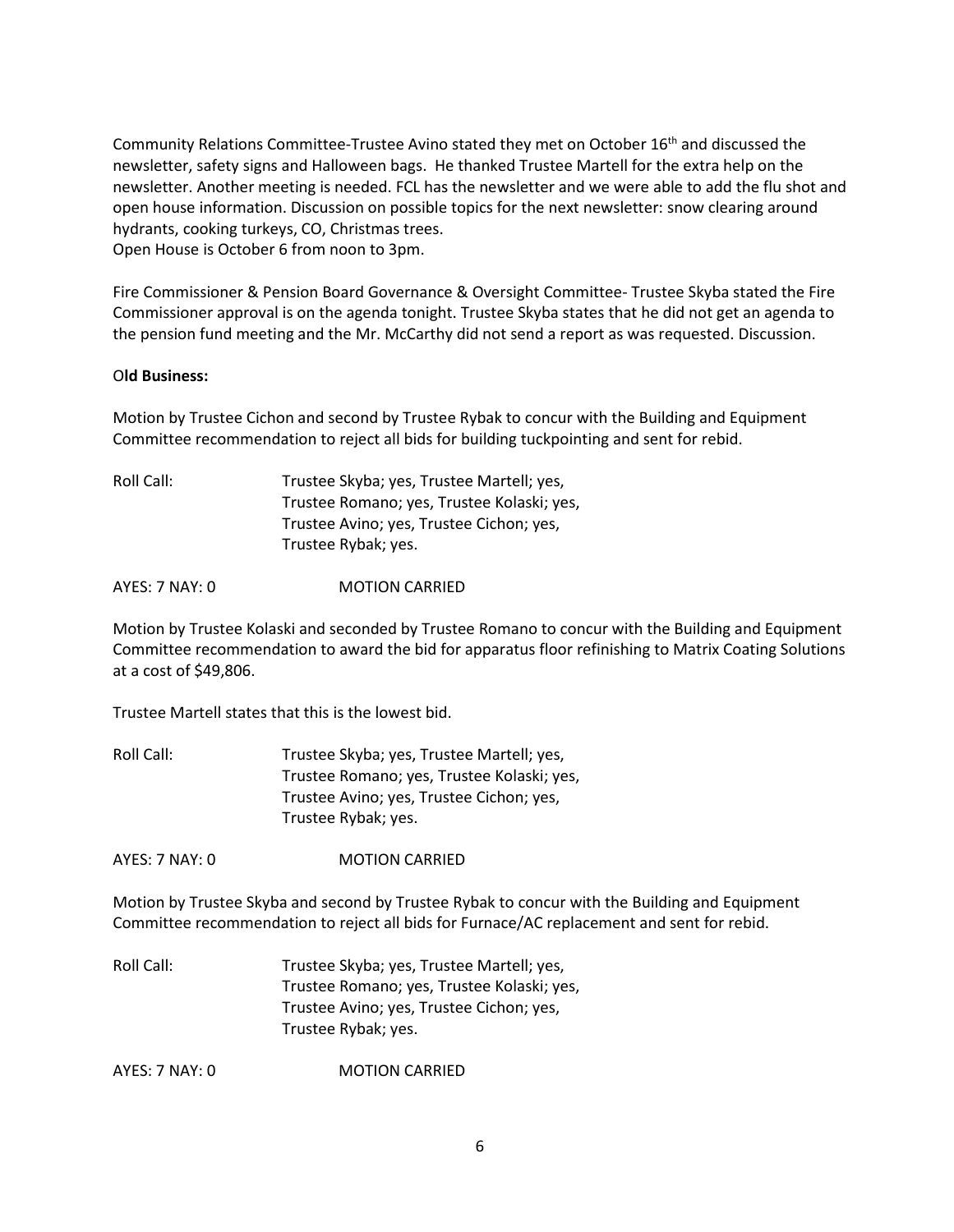Motion by Trustee Martell and seconded by Trustee Avino to concur with the Building and Equipment Committee recommendation to award the proposal for the sewer project on the east side of the building to Roc's Plumbing at a cost not to exceed \$12,500.00.

Roll Call: Trustee Skyba; yes, Trustee Martell; yes, Trustee Romano; yes, Trustee Kolaski; yes, Trustee Avino; yes, Trustee Cichon; yes, Trustee Rybak; yes.

AYES: 7 NAY: 0 MOTION CARRIED

Motion by Trustee Skyba and seconded by Trustee Romano to concur with the Building and Equipment Committee recommendation to accept the proposal for portable and mobile radios with Illinois Communications at a cost of \$35,996.20.

Chief stated that this was the lowest, most prudent proposal.

| Trustee Skyba; yes, Trustee Martell; yes,  |
|--------------------------------------------|
| Trustee Romano; yes, Trustee Kolaski; yes, |
| Trustee Avino; yes, Trustee Cichon; yes,   |
| Trustee Rybak; yes.                        |
|                                            |

AYES: 7 NAY: 0 **MOTION CARRIED** 

The Chief will contact each bidder to let them know the outcome. The tuckpointing and A/C furnace will be re-bid with a narrowed scope.

#### **New Business**

Motion by Trustee Romano and seconded by Trustee Avino to adopt and approve Ordinance #18-3, the Norwood Park Fire Protection District Budget and Appropriations for fiscal year 2018-2019.

Chief stated that the attorney reviewed and this includes the capital projects.

Roll Call: Trustee Skyba; yes, Trustee Martell; yes, Trustee Romano; yes, Trustee Kolaski; yes, Trustee Avino; yes, Trustee Cichon; yes, Trustee Rybak; yes.

AYES: 7 NAY: 0 **MOTION CARRIED** 

Motion by Trustee Rybak and seconded by Trustee Martell to keep closed the Closed Session Minutes from June 9, 2005 through July 26, 2018.

Roll Call: Trustee Skyba; yes, Trustee Martell; yes, Trustee Romano; yes, Trustee Kolaski; yes,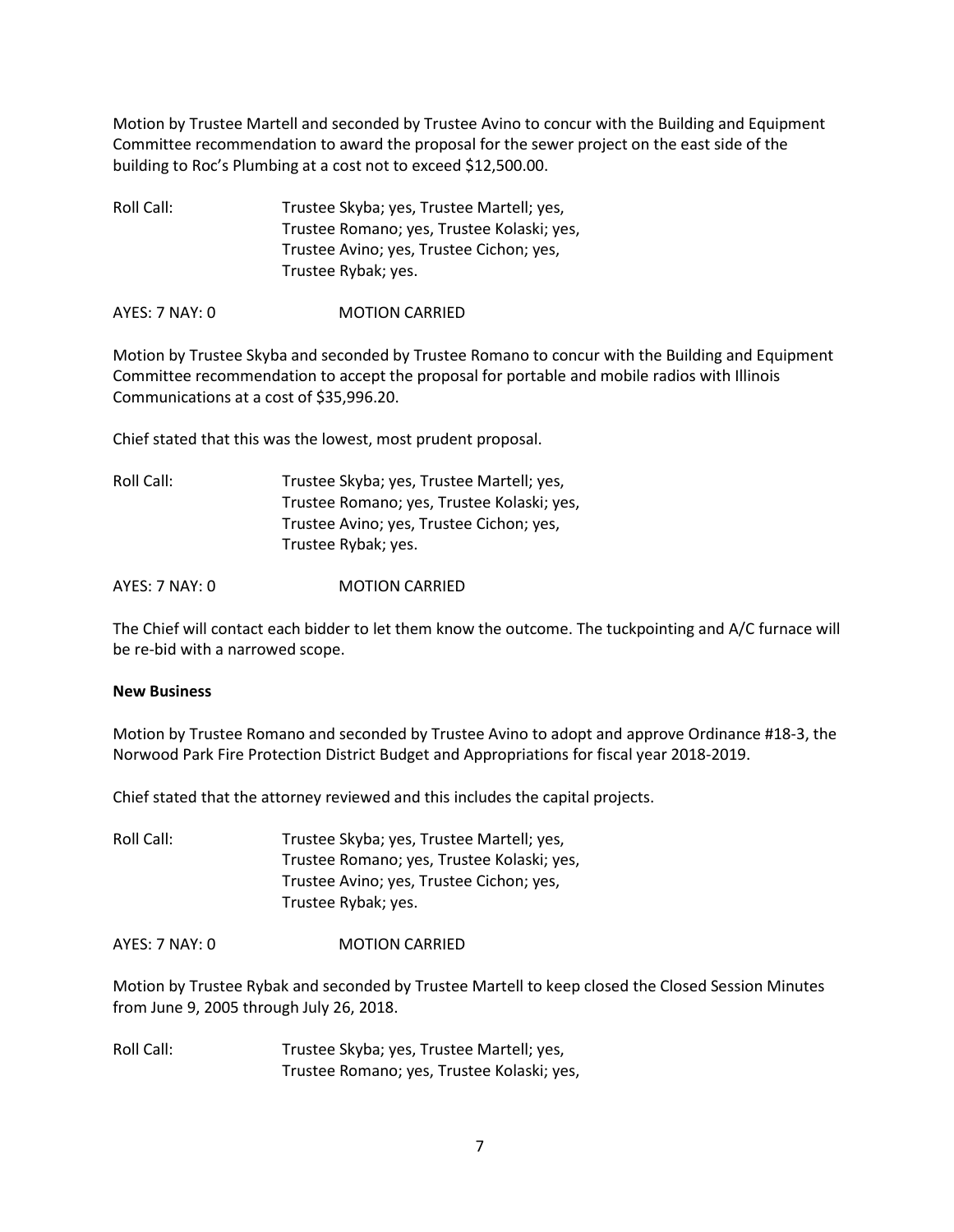Trustee Avino; yes, Trustee Cichon; yes, Trustee Rybak; yes.

AYES: 7 NAY: 0 **MOTION CARRIED** 

Motion by Trustee Cichon and seconded by Trustee Martell to approve the purchase of 3,000 Halloween Trick or Treat Bags at a cost not to exceed \$1,500 through Positive Promotion.

Roll Call: Trustee Skyba; yes, Trustee Martell; yes, Trustee Romano; yes, Trustee Kolaski; yes, Trustee Avino; yes, Trustee Cichon; yes, Trustee Rybak; yes.

AYES: 7 NAY: 0 MOTION CARRIED

Motion by Trustee Martell and seconded by Trustee Skyba to approve the purchase of 500 safety signs at a cost not to exceed \$1,995.30 from Signs on the cheap.com.

These 18x24 corrugated signs with wire stakes that are yellow with red writing. Drive Carefully – watch out for OUR neighbors- Norwood Park Fire Department

Roll Call: Trustee Skyba; yes, Trustee Martell; yes, Trustee Romano; yes, Trustee Kolaski; yes, Trustee Avino; yes, Trustee Cichon; yes, Trustee Rybak; yes.

AYES: 7 NAY: 0 MOTION CARRIED

Motion by Trustee Kolaski and seconded by Trustee Skyba to table the addition of #3.07, Fire Inspector Job Description to the Norwood Park Fire Protection District Board of Trustee Policy Manual.

Roll Call: Trustee Skyba; yes, Trustee Martell; yes, Trustee Romano; yes, Trustee Kolaski; yes, Trustee Avino; yes, Trustee Cichon; yes, Trustee Rybak; yes.

AYES: 7 NAY: 0 MOTION CARRIED

Motion by Trustee Kolaski and seconded by Trustee Skyba to approve the addition of #3.08, Fire Marshal Job Description, to the Norwood Park Fire Protection District Board of Trustee Policy Manual.

Trustee Martell states that the appointment and swearing in will be in October.

Roll Call: Trustee Skyba; yes, Trustee Martell; yes, Trustee Romano; yes, Trustee Kolaski; yes,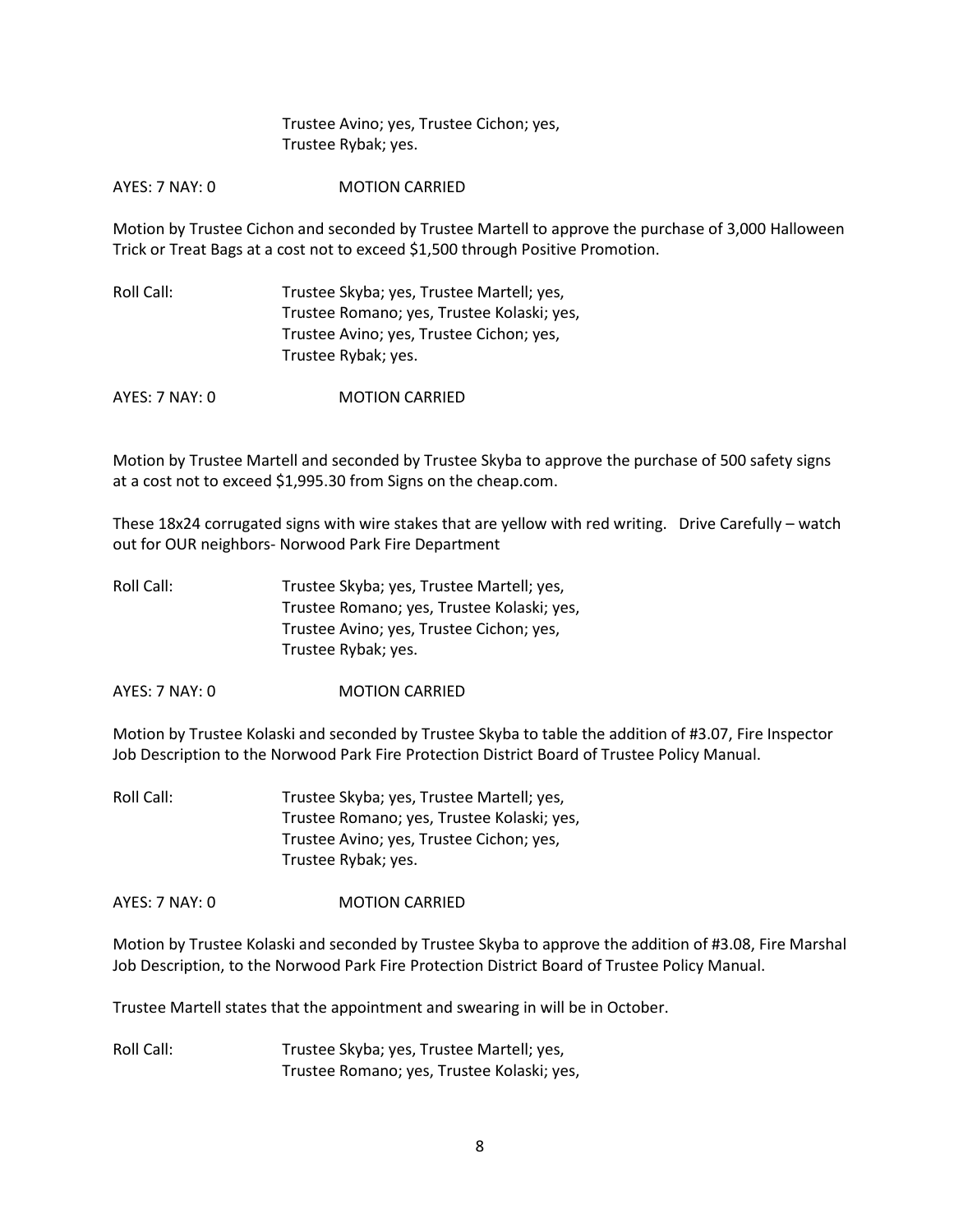Trustee Avino; yes, Trustee Cichon; yes, Trustee Rybak; yes.

AYES: 7 NAY: 0 MOTION CARRIED

Motion by Trustee Rybak and seconded by Trustee Skyba to appoint Ottosen Britz Kelly Cooper Gilbert & DiNolfo as the Board of Fire Commissioners' Legal Representation.

Roll Call: Trustee Skyba; yes, Trustee Martell; yes, Trustee Romano; yes, Trustee Kolaski; yes, Trustee Avino; yes, Trustee Cichon; yes, Trustee Rybak; yes.

AYES: 7 NAY: 0 MOTION CARRIED

Motion by Trustee Martell and seconded by Trustee Cichon to approve the purchase of a power cot from Ferno at a cost of \$16,761.00.

Chief states this is the 2nd cot for the ambulance the is being re-boxed. \$12,000 of this will come out of the IPRF grant money.

| Trustee Skyba; yes, Trustee Martell; yes,  |
|--------------------------------------------|
| Trustee Romano; yes, Trustee Kolaski; yes, |
| Trustee Avino; yes, Trustee Cichon; yes,   |
| Trustee Rybak; yes.                        |
|                                            |

AYES: 7 NAY: 0 MOTION CARRIED

Motion by Trustee Rybak and seconded by Trustee Romano to ratify the 3-year contract, effective September 1, 2018, with Waste Management at a monthly cost of \$164.75 over the term of the contract.

Roll Call: Trustee Skyba; yes, Trustee Martell; yes, Trustee Romano; yes, Trustee Kolaski; yes, Trustee Avino; yes, Trustee Cichon; yes, Trustee Rybak; yes.

AYES: 7 NAY: 0 MOTION CARRIED

Motion by Trustee Kolaski and seconded by Trustee Martell to approve the purchase of 3 Pedi-Mate Child Transport units from Boundtree at a total cost not to exceed \$1,200.00.

Roll Call: Trustee Skyba; yes, Trustee Martell; yes, Trustee Romano; yes, Trustee Kolaski; yes, Trustee Avino; yes, Trustee Cichon; yes, Trustee Rybak; yes.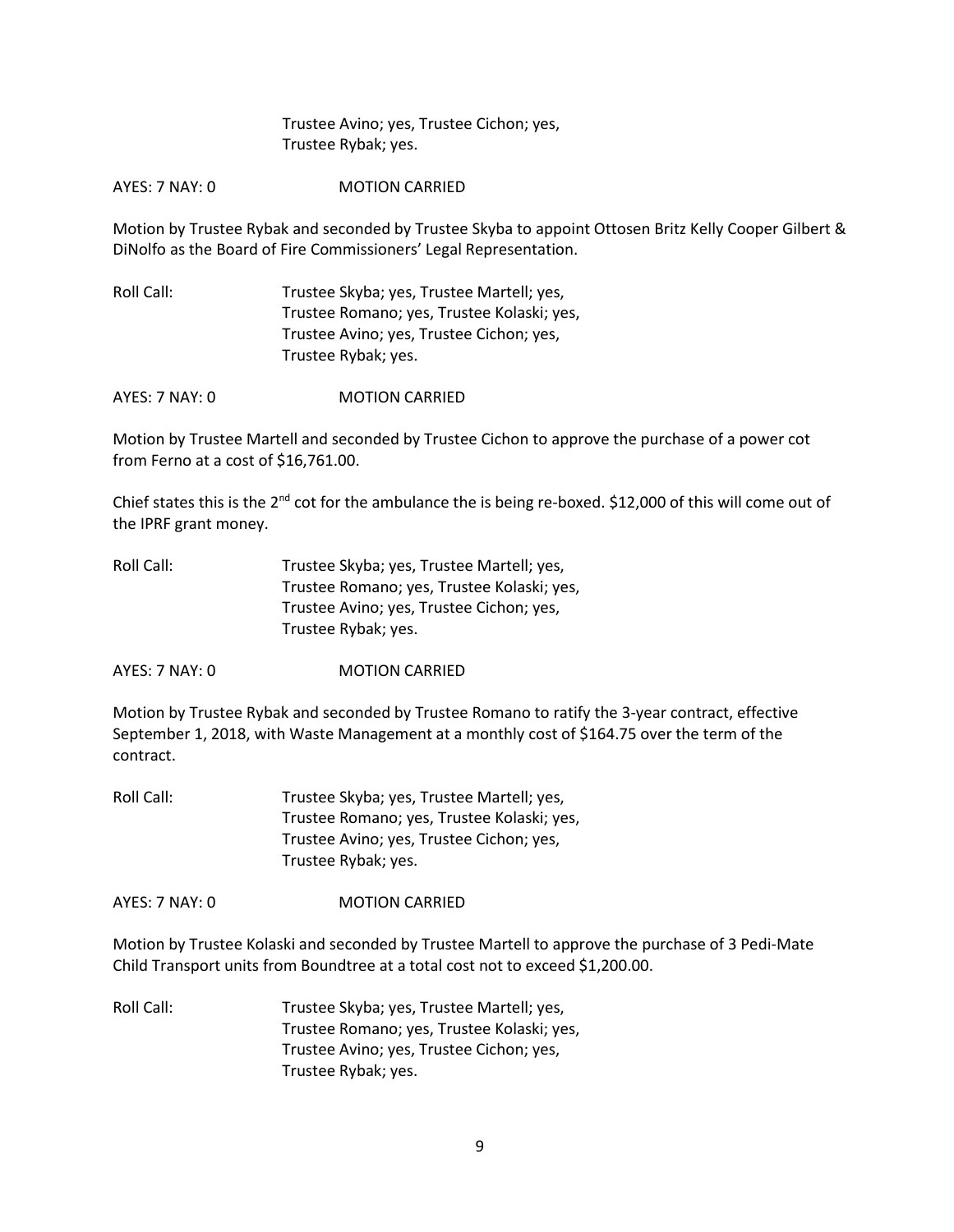## AYES: 7 NAY: 0 MOTION CARRIED

Motion by Trustee Martell and seconded by Trustee Cichon to approve the cost to print and distribute Norwood Park Fire Protection District's September 2018 edition Newsletter, *The Size-Up*. Printing and distribution through FCL Graphics at a cost not to \$7,000.

Trustee Martell states that it is in its last draft and that it will go out Monday or Tuesday.

Roll Call: Trustee Skyba; yes, Trustee Martell; yes, Trustee Romano; yes, Trustee Kolaski; yes, Trustee Avino; yes, Trustee Cichon; yes, Trustee Rybak; yes.

AYES: 7 NAY: 0 MOTION CARRIED

Motion by Trustee Rybak and seconded by Trustee Romano to go into Closed Session Pursuant to Section (2)(c)(1) of the Open Meetings Act (to discuss the appointment, employment, compensation, discipline, performance or dismissal of specific employees of the public body); 5 ILCS 120/2(c)(3) Selection of a person to fill a public office and the review of Closed Session Minutes.

| Roll Call: | Trustee Skyba; yes, Trustee Martell; yes,  |
|------------|--------------------------------------------|
|            | Trustee Romano; yes, Trustee Kolaski; yes, |
|            | Trustee Avino; yes, Trustee Cichon; yes,   |
|            | Trustee Rybak; yes.                        |

AYES: 7 NAY: 0 MOTION CARRIED

Went in Closed Session at 9:33 PM

Returned from Closed Session at 10:53 PM, no decision made, no votes taken.

Roll Call: Trustee Skyba; yes, Trustee Martell; yes, Trustee Romano; yes, Trustee Kolaski; yes, Trustee Avino; yes, Trustee Cichon; yes, Trustee Rybak; yes, Fire Chief/Administrator Vavra; yes.

Motion by Trustee Avino and seconded by Trustee Martell to appoint Nick Fabian as Fire Commissioner of the Norwood Park Fire Protection District for the term ending May 31, 2020.

Roll Call: Trustee Skyba; yes, Trustee Martell; yes, Trustee Romano; yes, Trustee Kolaski; yes, Trustee Avino; yes, Trustee Cichon; yes, Trustee Rybak; yes.

AYES: 7 NAY: 0 MOTION CARRIED